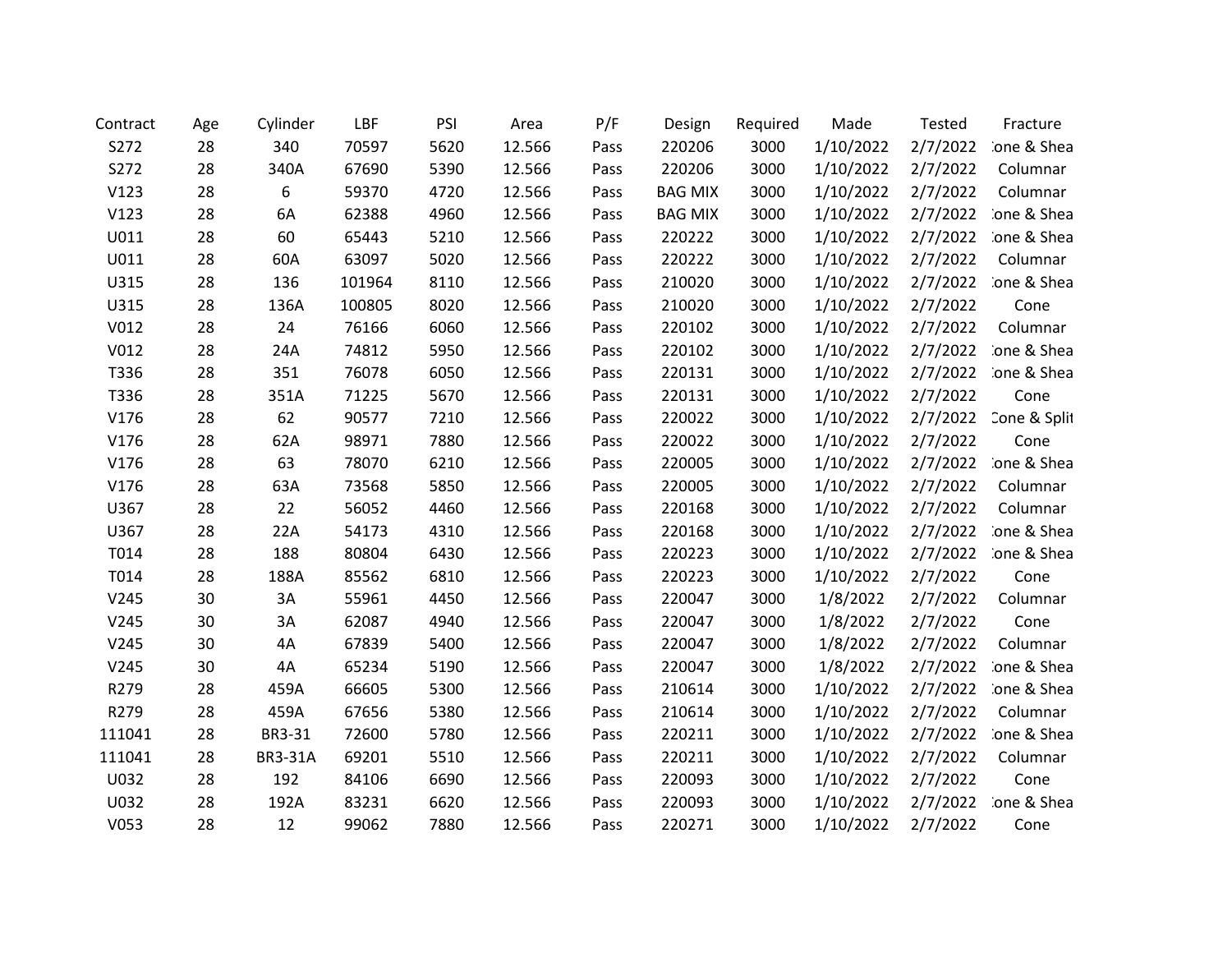| V053   | 28   | 12A          | 94929  | 7550   | 12.566 | Pass | 220271 | 3000 | 1/10/2022 | 2/7/2022 | ione & Shea  |
|--------|------|--------------|--------|--------|--------|------|--------|------|-----------|----------|--------------|
| U224   | 28   | 125A         | 101892 | 8110   | 12.566 | Pass | 210439 | 3000 | 1/10/2022 | 2/7/2022 | Columnar     |
| U224   | 28   | 125A         | 68741  | 5470   | 12.566 | Pass | 210439 | 3000 | 1/10/2022 | 2/7/2022 | Cone & Split |
| U029   | 28   | 51           | 98305  | 7860   | 12.504 | Pass | 210997 | 3000 | 1/10/2022 | 2/7/2022 | Cone         |
| U029   | 28   | 51A          | 77727  | 6190   | 12.566 | Pass | 210997 | 3000 | 1/10/2022 | 2/7/2022 | Columnar     |
| R259   | 28   | 84A          | 79593  | 6370   | 12.504 | Pass | 220166 | 3000 | 1/10/2022 | 2/7/2022 | ione & Shea  |
| R259   | 28   | 84A          | 77394  | 6160   | 12.566 | Pass | 220166 | 3000 | 1/10/2022 | 2/7/2022 | Columnar     |
| S060   | 18HR | 225          | 117026 | 9310   | 12.566 | Pass | 210193 | 3000 | 2/6/2022  | 2/7/2022 | Columnar     |
| S060   | 18HR | 225A         | 108425 | 8630   | 12.566 | Pass | 210193 | 3000 | 2/6/2022  | 2/7/2022 | Columnar     |
| R136   | 28   | W175         | 91822  | 7340   | 12.504 | Pass | 220238 | 4000 | 1/10/2022 | 2/7/2022 | Cone & Split |
| R136   | 28   | <b>W175A</b> | 93599  | 7450   | 12.566 | Pass | 220238 | 4000 | 1/10/2022 | 2/7/2022 | Columnar     |
| 124596 | 9    | 5B           | 24462  | < 1950 | 12.566 | Fail | 220020 | 3000 | 1/31/2022 | 2/8/2022 | Cone         |
| 124596 | 9    | 5C           | 25296  | < 2010 | 12.566 | Fail | 220020 | 3000 | 1/31/2022 | 2/8/2022 | ione & Shea  |
| 124596 | 12   | 4B           | 47679  | 3790   | 12.566 | Pass | 220020 | 3000 | 1/27/2022 | 2/8/2022 | Cone         |
| 124596 | 12   | 4C           | 55047  | 4380   | 12.566 | Pass | 220020 | 3000 | 1/27/2022 | 2/8/2022 | Cone & Split |
| U315   | 28   | W137         | 96049  | 7640   | 12.566 | Pass | 210674 | 3000 | 1/11/2022 | 2/8/2022 | ione & Shea  |
| U315   | 28   | <b>W137A</b> | 102451 | 8150   | 12.566 | Pass | 210674 | 3000 | 1/11/2022 | 2/8/2022 | Columnar     |
| U315   | 28   | Y100         | 69499  | 5530   | 12.566 | Pass | 220217 | 3000 | 1/11/2022 | 2/8/2022 | Cone         |
| U315   | 28   | Y100A        | 71297  | 5670   | 12.566 | Pass | 220217 | 3000 | 1/11/2022 | 2/8/2022 | ione & Shea  |
| S289   | 28   | $101-2$      | 93694  | 7460   | 12.566 | Pass | 220182 | 3000 | 1/11/2022 | 2/8/2022 | Cone         |
| S289   | 28   | 101-2A       | 99668  | 7930   | 12.566 | Pass | 220182 | 3000 | 1/11/2022 | 2/8/2022 | one & Shea   |
| T023   | 28   | 33ARK        | 122591 | 9760   | 12.566 | Pass | 220160 | 8000 | 1/11/2022 | 2/8/2022 | Cone         |
| T023   | 28   | 33ARK        | 153857 | 12240  | 12.566 | Pass | 220160 | 8000 | 1/11/2022 | 2/8/2022 | Cone         |
| R279   | 28   | 460A         | 57519  | 4580   | 12.566 | Pass | 220277 | 3000 | 1/11/2022 | 2/8/2022 | Columnar     |
| R279   | 28   | 460A         | 58931  | 4690   | 12.566 | Pass | 220277 | 3000 | 1/11/2022 | 2/8/2022 | ione & Shea  |
| S289   | 28   | $101-1$      | 90360  | 7190   | 12.566 | Pass | 220182 | 3000 | 1/11/2022 | 2/8/2022 | ione & Shea  |
| S289   | 28   | 101-1A       | 90156  | 7170   | 12.566 | Pass | 220182 | 3000 | 1/11/2022 | 2/8/2022 | Columnar     |
| T023   | 28   | 218A         | 80314  | 6390   | 12.566 | Pass | 220082 | 3000 | 1/11/2022 | 2/8/2022 | ione & Shea  |
| T023   | 28   | 218A         | 84214  | 6700   | 12.566 | Pass | 220082 | 3000 | 1/11/2022 | 2/8/2022 | Cone         |
| V250   | 28   | 2A           | 52589  | 4180   | 12.566 | Pass | 220172 | 3000 | 1/11/2022 | 2/8/2022 | ione & Shea  |
| V250   | 28   | 2A           | 51946  | 4130   | 12.566 | Pass | 220172 | 3000 | 1/11/2022 | 2/8/2022 | Columnar     |
| U224   | 28   | 126A         | 85062  | 6770   | 12.566 | Pass | 210439 | 3000 | 1/11/2022 | 2/8/2022 | Columnar     |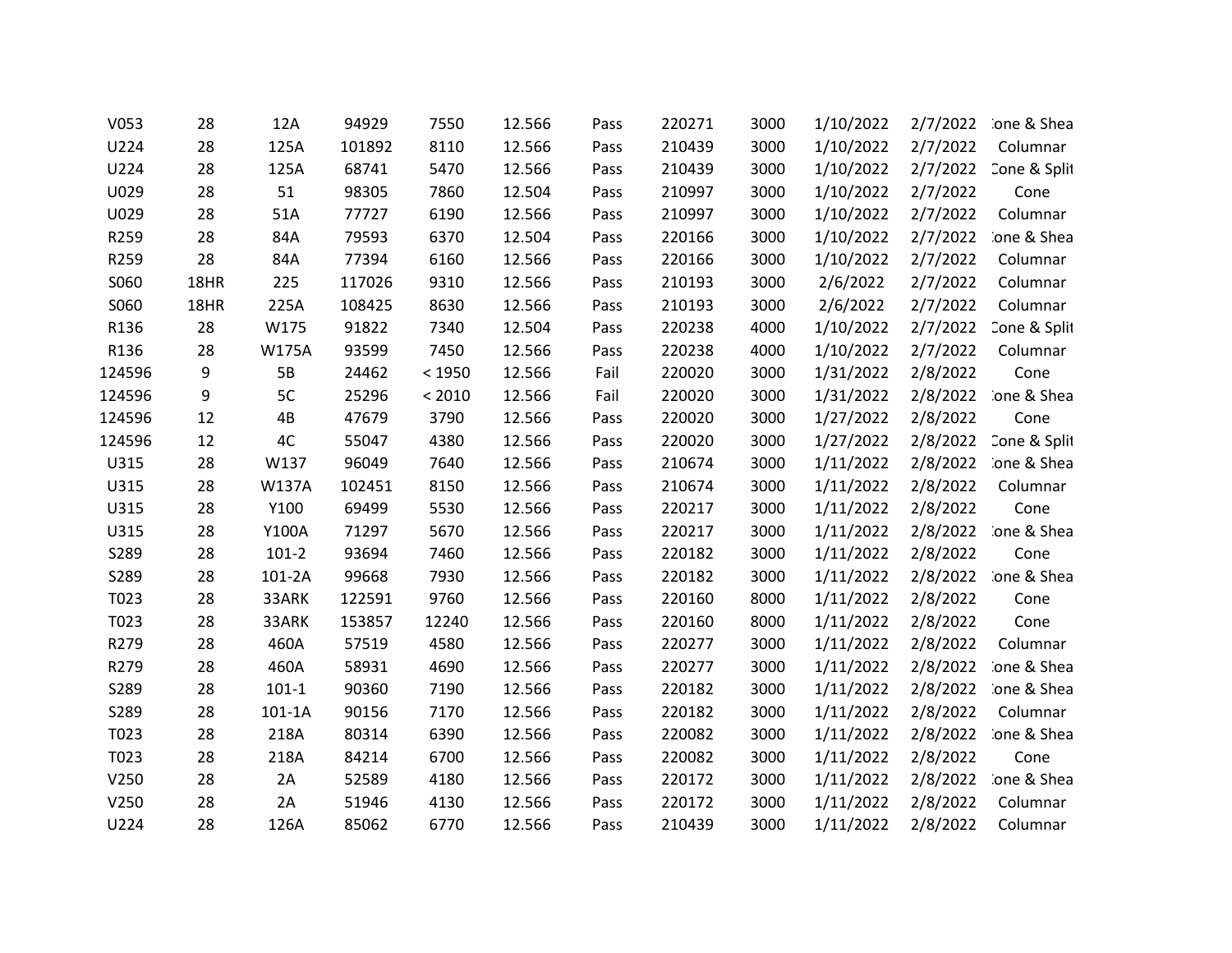| U224   | 28             | 126A           | 108099 | 8600 | 12.566 | Pass | 210439 | 3000 | 1/11/2022 | 2/8/2022 | Columnar     |
|--------|----------------|----------------|--------|------|--------|------|--------|------|-----------|----------|--------------|
| U032   | 28             | 193            | 94785  | 7540 | 12.566 | Pass | 220095 | 3000 | 1/11/2022 | 2/8/2022 | Columnar     |
| U032   | 28             | 193A           | 97740  | 7780 | 12.566 | Pass | 220095 | 3000 | 1/11/2022 | 2/8/2022 | ione & Shea  |
| V176   | 28             | 64             | 92758  | 7380 | 12.566 | Pass | 220005 | 3000 | 1/11/2022 | 2/8/2022 | Cone & Split |
| V176   | 28             | 64A            | 90925  | 7240 | 12.566 | Pass | 220005 | 3000 | 1/11/2022 | 2/8/2022 | Columnar     |
| R136   | 28             | W176           | 94426  | 7510 | 12.566 | Pass | 220238 | 4000 | 1/11/2022 | 2/8/2022 | Cone         |
| R136   | 28             | W176A          | 87840  | 6990 | 12.566 | Pass | 220238 | 4000 | 1/11/2022 | 2/8/2022 | Columnar     |
| T011   | 28             | 159            | 70113  | 5580 | 12.566 | Pass | 220216 | 3000 | 1/11/2022 | 2/8/2022 | Columnar     |
| T011   | 28             | 159A           | 76538  | 6090 | 12.566 | Pass | 220216 | 3000 | 1/11/2022 | 2/8/2022 | ione & Shea  |
| 121643 | 28             | 56             | 48005  | 3820 | 12.566 | Pass | 210363 | 3000 | 1/11/2022 | 2/8/2022 | ione & Shea  |
| 121643 | 28             | 56A            | 47863  | 3810 | 12.566 | Pass | 210363 | 3000 | 1/11/2022 | 2/8/2022 | Cone & Split |
| T336   | 28             | 352            | 88069  | 7010 | 12.566 | Pass | 220131 | 3000 | 1/11/2022 | 2/8/2022 | ione & Shea  |
| T336   | 28             | 352A           | 87030  | 6930 | 12.566 | Pass | 220131 | 3000 | 1/11/2022 | 2/8/2022 | Cone         |
| V145   | 28             | $\overline{2}$ | 91282  | 7260 | 12.566 | Pass | 220117 | 4000 | 1/11/2022 | 2/8/2022 | Columnar     |
| V145   | 28             | 2A             | 91900  | 7310 | 12.566 | Pass | 220117 | 4000 | 1/11/2022 | 2/8/2022 | Cone         |
| V275   | 28             | $\mathbf{1}$   | 67550  | 5380 | 12.566 | Pass | 210189 | 3000 | 1/11/2022 | 2/8/2022 | ione & Shea  |
| V275   | 28             | 1A             | 73355  | 5840 | 12.566 | Pass | 210189 | 3000 | 1/11/2022 | 2/8/2022 | Cone & Split |
| U323   | 28             | 20             | 72743  | 5850 | 12.441 | Pass | 220032 | 3000 | 1/11/2022 | 2/8/2022 | Cone & Split |
| U323   | 28             | 20A            | 73929  | 5880 | 12.566 | Pass | 220032 | 3000 | 1/11/2022 | 2/8/2022 | Cone & Split |
| S272   | 28             | 342            | 99467  | 7920 | 12.566 | Pass | 200028 | 3000 | 1/11/2022 | 2/8/2022 | Columnar     |
| S272   | 28             | 342A           | 106575 | 8480 | 12.566 | Pass | 200028 | 3000 | 1/11/2022 | 2/8/2022 | ione & Shea  |
| S272   | 28             | 341            | 83020  | 6640 | 12.504 | Pass | 220206 | 3000 | 1/11/2022 | 2/8/2022 | Cone & Split |
| S272   | 28             | 341A           | 72990  | 5810 | 12.566 | Pass | 220206 | 3000 | 1/11/2022 | 2/8/2022 | Columnar     |
| V173   | $\overline{7}$ | 1B             | 57630  | 4610 | 12.504 | Pass |        | 3000 | 2/1/2022  | 2/8/2022 | Columnar     |
| V173   | 7              | 1 <sub>C</sub> | 54067  | 4320 | 12.504 | Pass |        | 3000 | 2/1/2022  | 2/8/2022 | Cone & Split |
| S272   | 28             | 343            | 74042  | 5890 | 12.566 | Pass | 220206 | 3000 | 1/12/2022 | 2/9/2022 | Cone         |
| S272   | 28             | 343A           | 81616  | 6490 | 12.566 | Pass | 220206 | 3000 | 1/12/2022 | 2/9/2022 | ione & Shea  |
| S272   | 28             | 344            | 109896 | 8750 | 12.566 | Pass | 220028 | 3000 | 1/12/2022 | 2/9/2022 | ione & Shea  |
| S272   | 28             | 344A           | 109752 | 8730 | 12.566 | Pass | 220028 | 3000 | 1/12/2022 | 2/9/2022 | Cone         |
| V223   | 28             | 1              | 108178 | 8610 | 12.566 | Pass | 220302 | 3000 | 1/12/2022 | 2/9/2022 | ione & Shea  |
| V223   | 28             | 1A             | 107646 | 8570 | 12.566 | Pass | 220302 | 3000 | 1/12/2022 | 2/9/2022 | Cone         |
| 124596 | 28             | 3              | 75817  | 6030 | 12.566 | Pass | 220020 | 3000 | 1/12/2022 | 2/9/2022 | Columnar     |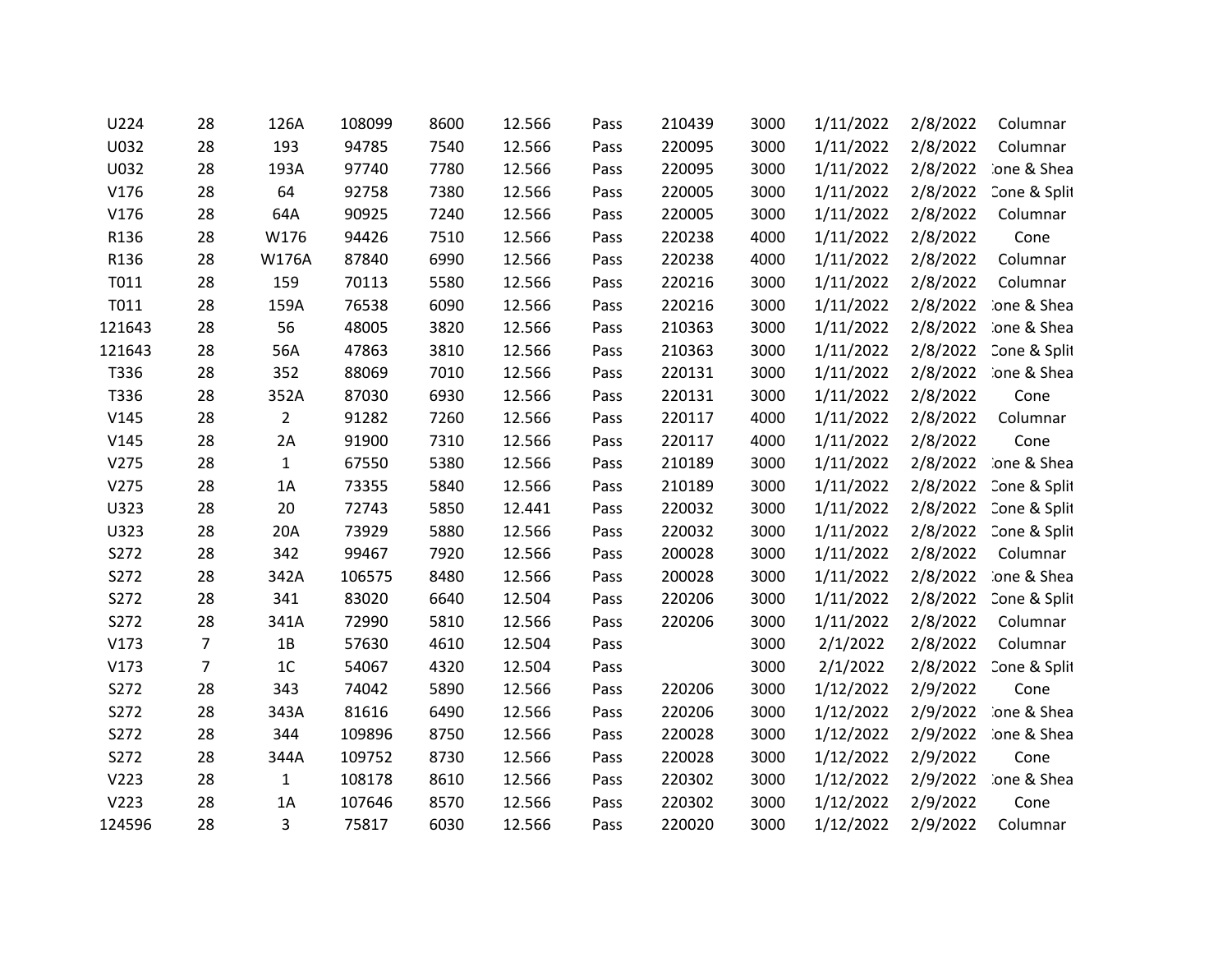| 124596 | 28     | 3A            | 77044  | 6130 | 12.566 | Pass | 220020 | 3000 | 1/12/2022 | 2/9/2022 | Cone         |
|--------|--------|---------------|--------|------|--------|------|--------|------|-----------|----------|--------------|
| V030   | 28     | 21            | 84777  | 6750 | 12.566 | Pass | 210862 | 3000 | 1/12/2022 | 2/9/2022 | ione & Shea  |
| V030   | 28     | 21A           | 72882  | 5800 | 12.566 | Pass | 210862 | 3000 | 1/12/2022 | 2/9/2022 | Columnar     |
| U057   | 28     | 49            | 71458  | 5690 | 12.566 | Pass | 220145 | 3000 | 1/12/2022 | 2/9/2022 | Columnar     |
| U057   | 28     | 49A           | 73599  | 5860 | 12.566 | Pass | 220145 | 3000 | 1/12/2022 | 2/9/2022 | ione & Shea  |
| V135   | 28     | 58            | 64350  | 5120 | 12.566 | Pass | 220293 | 3000 | 1/12/2022 | 2/9/2022 | Cone         |
| V135   | 28     | 58A           | 62920  | 5010 | 12.566 | Pass | 220293 | 3000 | 1/12/2022 | 2/9/2022 | Cone & Split |
| U017   | 28     | 106           | 81426  | 6480 | 12.566 | Pass | 210556 | 3000 | 1/12/2022 | 2/9/2022 | Columnar     |
| U017   | 28     | 106A          | 47629  | 3790 | 12.566 | Pass | 210556 | 3000 | 1/12/2022 | 2/9/2022 | ione & Shea  |
| V183   | 28     | 14            | 105388 | 8390 | 12.566 | Pass | 220199 | 3000 | 1/12/2022 | 2/9/2022 | Cone         |
| V183   | 28     | 14A           | 99955  | 7950 | 12.566 | Pass | 220199 | 3000 | 1/12/2022 | 2/9/2022 | Columnar     |
| U315   | 28     | S101D         | 81027  | 6450 | 12.566 | Pass | 220217 | 3000 | 1/12/2022 | 2/9/2022 | Columnar     |
| U315   | 28     | S101E         | 75020  | 5970 | 12.566 | Pass | 220217 | 3000 | 1/12/2022 | 2/9/2022 | ione & Shea  |
| U315   | 28     | W138          | 70122  | 5580 | 12.566 | Pass | 210674 | 3000 | 1/12/2022 | 2/9/2022 | ione & Shea  |
| U315   | 28     | <b>W138A</b>  | 72836  | 5800 | 12.566 | Pass | 210674 | 3000 | 1/12/2022 | 2/9/2022 | Cone         |
| U315   | 28     | JB139         | 64972  | 5170 | 12.566 | Pass | 210020 | 3000 | 1/12/2022 | 2/9/2022 | Columnar     |
| U315   | 28     | <b>JB139A</b> | 66005  | 5250 | 12.566 | Pass | 210020 | 3000 | 1/12/2022 | 2/9/2022 | ione & Shea  |
| U315   | 28     | S101          | 75918  | 6040 | 12.566 | Pass | 220217 | 3000 | 1/12/2022 | 2/9/2022 | Columnar     |
| U315   | 28     | S101A         | 75430  | 6000 | 12.566 | Pass | 220217 | 3000 | 1/12/2022 | 2/9/2022 | ione & Shea  |
| R279   | 28     | 461A          | 70618  | 5620 | 12.566 | Pass | 220277 | 3000 | 1/12/2022 | 2/9/2022 | ione & Shea  |
| R279   | 28     | 461A          | 72524  | 5770 | 12.566 | Pass | 220277 | 3000 | 1/12/2022 | 2/9/2022 | Columnar     |
| T336   | 220131 | 353           | 67976  | 5410 | 12.566 | Pass | 220131 | 3000 | 1/12/2022 | 2/9/2022 | Columnar     |
| T336   | 220131 | 353A          | 66866  | 5320 | 12.566 | Pass | 220131 | 3000 | 1/12/2022 | 2/9/2022 | Cone         |
| R136   | 28     | W177          | 98260  | 7820 | 12.566 | Pass | 220238 | 4000 | 1/12/2022 | 2/9/2022 | ione & Shea  |
| R136   | 28     | <b>W177A</b>  | 96203  | 7660 | 12.566 | Pass | 220238 | 4000 | 1/12/2022 | 2/9/2022 | Cone         |
| V176   | 28     | 66            | 87601  | 6970 | 12.566 | Pass | 220022 | 3000 | 1/12/2022 | 2/9/2022 | Columnar     |
| V176   | 28     | 66A           | 82044  | 6530 | 12.566 | Pass | 220022 | 3000 | 1/12/2022 | 2/9/2022 | Cone & Split |
| V182   | 28     | 12            | 70862  | 5640 | 12.566 | Pass | 220222 | 3000 | 1/12/2022 | 2/9/2022 | Cone & Split |
| V182   | 28     | 12A           | 77392  | 6160 | 12.566 | Pass | 220222 | 3000 | 1/12/2022 | 2/9/2022 | Cone         |
| T014   | 28     | 189           | 96213  | 7660 | 12.566 | Pass | 220223 | 3000 | 1/12/2022 | 2/9/2022 | Columnar     |
| T014   | 28     | 189A          | 100335 | 7980 | 12.566 | Pass | 220223 | 3000 | 1/12/2022 | 2/9/2022 | Cone         |
| T023   | 28     | 219           | 80708  | 6450 | 12.504 | Pass | 220082 | 3000 | 1/12/2022 | 2/9/2022 | Cone         |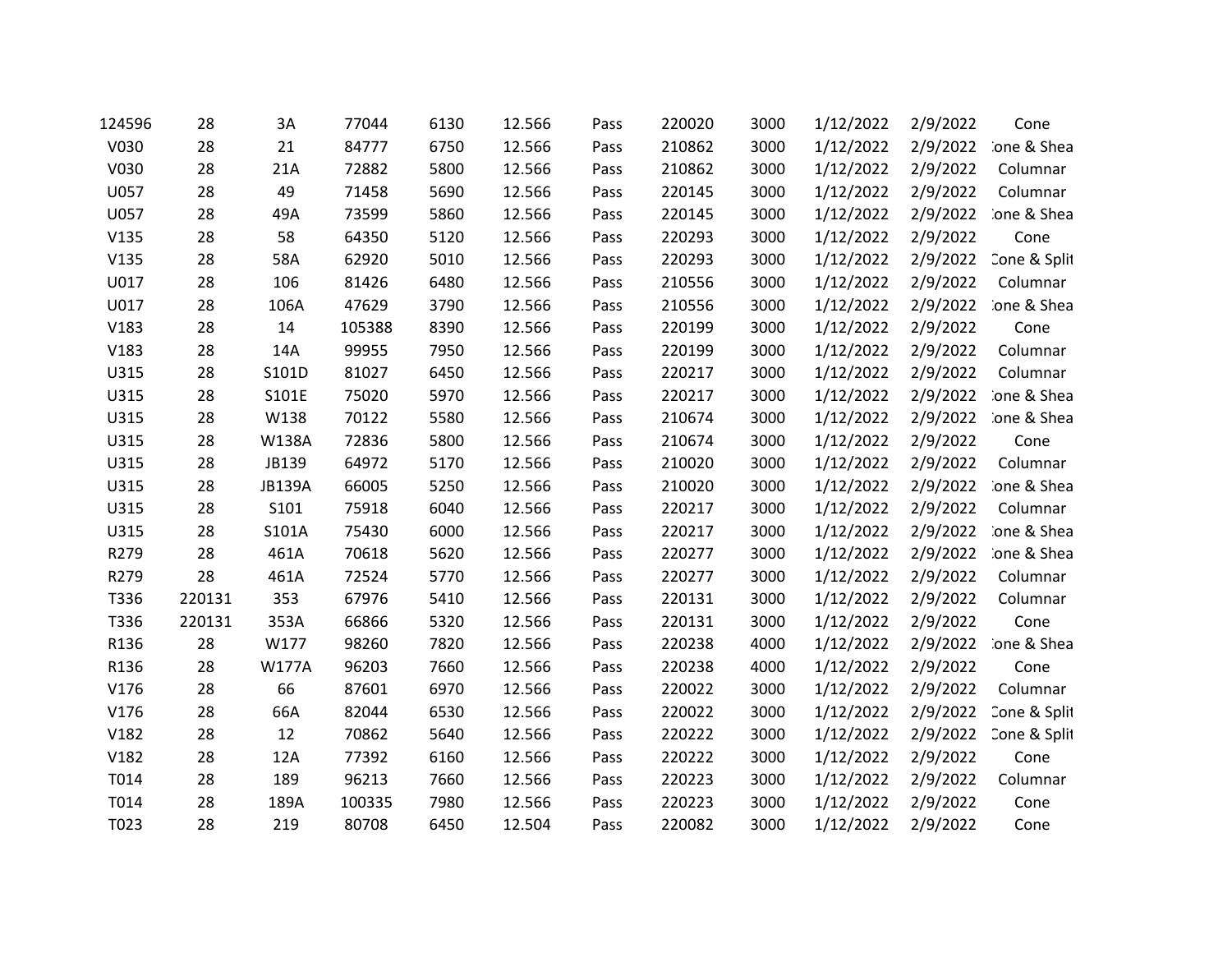| T023   | 28 | 219A           | 84294  | 6710 | 12.566 | Pass | 220082 | 3000 | 1/12/2022 | 2/9/2022  | Cone                   |
|--------|----|----------------|--------|------|--------|------|--------|------|-----------|-----------|------------------------|
| U011   | 28 | 61             | 62852  | 5000 | 12.566 | Pass | 220222 | 3000 | 1/12/2022 | 2/9/2022  | Columnar               |
| U011   | 28 | 61A            | 60445  | 4810 | 12.566 | Pass | 220222 | 3000 | 1/12/2022 | 2/9/2022  | Columnar               |
| T011   | 28 | 160            | 75047  | 6000 | 12.504 | Pass | 220216 | 3000 | 1/12/2022 | 2/9/2022  | Cone & Split           |
| T011   | 28 | 160A           | 75523  | 6010 | 12.566 | Pass | 220216 | 3000 | 1/12/2022 | 2/9/2022  | Columnar               |
| V261   | 28 | 4              | 104213 | 8290 | 12.566 | Pass |        | 3000 | 1/14/2022 | 2/9/2022  | Columnar               |
| V261   | 28 | 4A             | 100291 | 7980 | 12.566 | Pass |        | 3000 | 1/14/2022 | 2/9/2022  | Cone                   |
| V176   | 28 | 65             | 64788  | 5160 | 12.566 | Pass | 220005 | 3000 | 1/12/2022 | 2/9/2022  | Cone & Split           |
| V176   | 28 | 65A            | 63632  | 5060 | 12.566 | Pass | 220005 | 3000 | 1/12/2022 | 2/9/2022  | ione & Shea            |
| U224   | 28 | 127A           | 95984  | 7680 | 12.504 | Pass | 210439 | 3000 | 1/12/2022 | 2/9/2022  | Columnar               |
| U224   | 28 | 127A           | 112466 | 8950 | 12.566 | Pass | 210439 | 3000 | 1/12/2022 | 2/9/2022  | ione & Shea            |
| S289   | 28 | 102            | 258387 | 9140 | 28.274 | Pass | 220284 | 3000 | 1/12/2022 | 2/9/2022  | Cone                   |
| S289   | 28 | 102A           | 238123 | 8420 | 28.274 | Pass | 220284 | 3000 | 1/12/2022 | 2/9/2022  | one & Shea             |
| 111041 | 28 | BR3-32         | 61508  | 4890 | 12.566 | Pass | 220211 | 3000 | 1/13/2022 | 2/10/2022 | Cone                   |
| 111041 | 28 | <b>BR3-32A</b> | 55330  | 4400 | 12.566 | Pass | 220211 | 3000 | 1/13/2022 | 2/10/2022 | Cone                   |
| S289   | 28 | $103-2$        | 98289  | 7820 | 12.566 | Pass | 220182 | 3000 | 1/13/2022 | 2/10/2022 | Columnar               |
| S289   | 28 | 103-2A         | 99727  | 7940 | 12.566 | Pass | 220182 | 3000 | 1/13/2022 | 2/10/2022 | Columnar               |
| S289   | 28 | $103-1$        | 119268 | 9490 | 12.566 | Pass | 220182 | 3000 | 1/13/2022 | 2/10/2022 | Cone                   |
| S289   | 28 | 103-1A         | 117376 | 9340 | 12.566 | Pass | 220182 | 3000 | 1/13/2022 |           | 2/10/2022 Cone & Split |
| U367   | 28 | 23             | 57758  | 4600 | 12.566 | Pass | 220168 | 3000 | 1/13/2022 |           | 2/10/2022 one & Shea   |
| U367   | 28 | 23A            | 57603  | 4580 | 12.566 | Pass | 220168 | 3000 | 1/13/2022 | 2/10/2022 | Cone                   |
| U355   | 28 | 137            | 69959  | 5570 | 12.566 | Pass | 220214 | 3000 | 1/13/2022 | 2/10/2022 | Columnar               |
| U355   | 28 | 137A           | 66912  | 5320 | 12.566 | Pass | 220214 | 3000 | 1/13/2022 |           | 2/10/2022 Cone & Split |
| R279   | 28 | 462A           | 68425  | 5450 | 12.566 | Pass | 220277 | 3000 | 1/13/2022 | 2/10/2022 | Columnar               |
| R279   | 28 | 462A           | 72486  | 5770 | 12.566 | Pass | 220277 | 3000 | 1/13/2022 | 2/10/2022 | Cone                   |
| S272   | 28 | 345            | 113937 | 9070 | 12.566 | Pass | 220028 | 3000 | 1/13/2022 | 2/10/2022 | Cone                   |
| S272   | 28 | 345A           | 118878 | 9460 | 12.566 | Pass | 220028 | 3000 | 1/13/2022 | 2/10/2022 | Cone                   |
| 111041 | 28 | $S-111$        | 64832  | 5160 | 12.566 | Pass | 220211 | 3000 | 1/13/2022 | 2/10/2022 | Columnar               |
| 111041 | 28 | $S-111A$       | 65483  | 5210 | 12.566 | Pass | 220211 | 3000 | 1/13/2022 | 2/10/2022 | Columnar               |
| U029   | 28 | 52             | 80781  | 6430 | 12.566 | Pass | 220308 | 3000 | 1/13/2022 |           | 2/10/2022 one & Shea   |
| U029   | 28 | 52A            | 78034  | 6210 | 12.566 | Pass | 220308 | 3000 | 1/13/2022 |           | 2/10/2022 Cone & Split |
| V135   | 28 | 59             | 59423  | 4730 | 12.566 | Pass | 220293 | 3000 | 1/13/2022 |           | 2/10/2022 one & Shea   |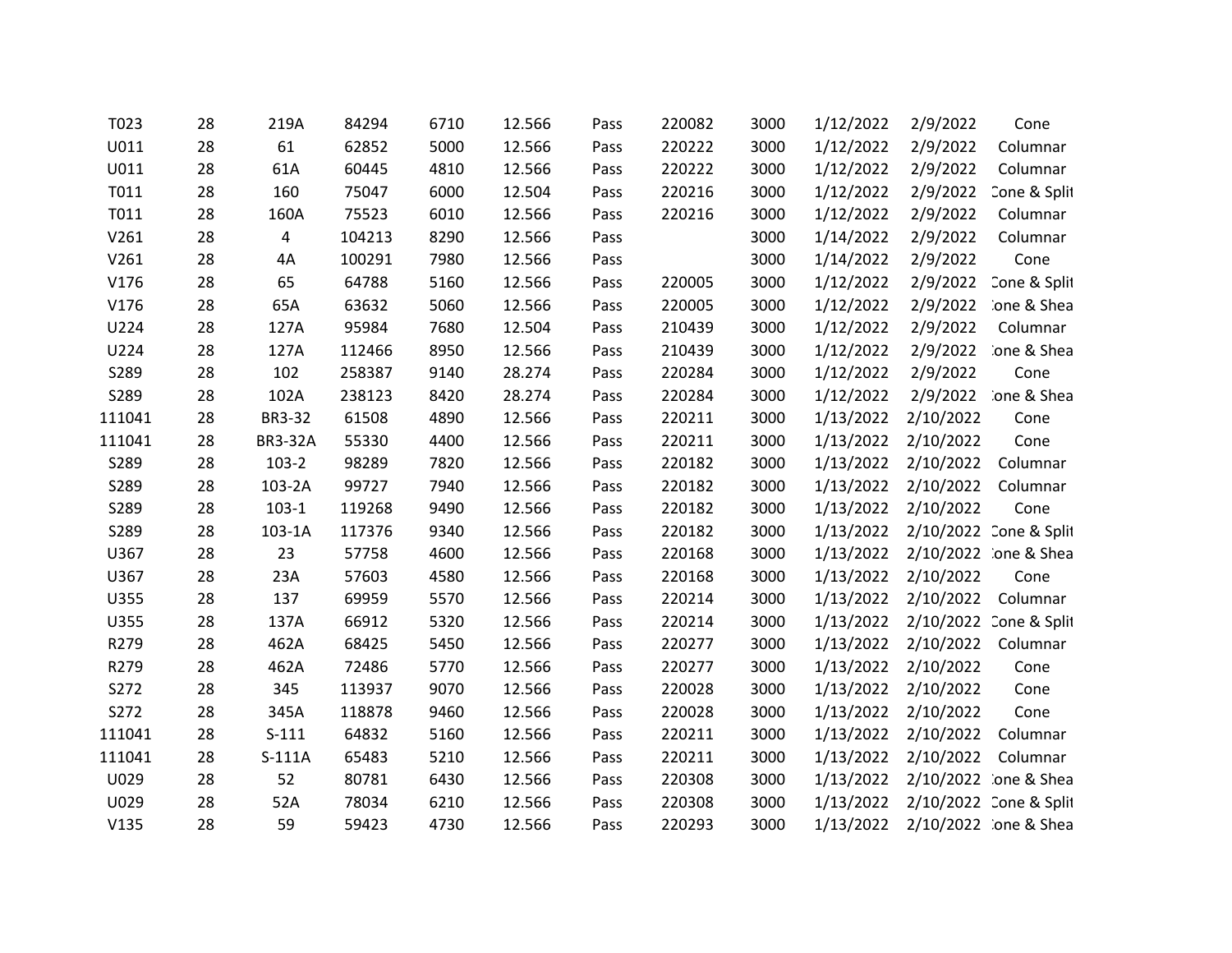| V135   | 28 | 59A    | 65156  | 5180  | 12.566 | Pass | 220293 | 3000 | 1/13/2022 | 2/10/2022              | Columnar      |
|--------|----|--------|--------|-------|--------|------|--------|------|-----------|------------------------|---------------|
| 123115 | 28 | 66     | 80377  | 6400  | 12.566 | Pass | 210805 | 3000 | 1/13/2022 | 2/10/2022              | Cone          |
| 123115 | 28 | 66A    | 78647  | 6260  | 12.566 | Pass | 210805 | 3000 | 1/13/2022 | 2/10/2022 one & Shea   |               |
| V012   | 28 | 25     | 58879  | 4690  | 12.566 | Pass | 220102 | 3000 | 1/13/2022 | 2/10/2022 Cone & Split |               |
| V012   | 28 | 25A    | 58543  | 4660  | 12.566 | Pass | 220102 | 3000 | 1/13/2022 | 2/10/2022 Cone & Split |               |
| U315   | 28 | JB141  | 84326  | 6740  | 12.504 | Pass | 210020 | 3000 | 1/13/2022 | 2/10/2022              | Cone          |
| U315   | 28 | JB141A | 93231  | 7460  | 12.504 | Pass | 210020 | 3000 | 1/13/2022 | 2/10/2022              | Columnar      |
| V315   | 28 | S102   | 68831  | 5480  | 12.566 | Pass | 220217 | 3000 | 1/13/2022 | 2/10/2022              | Cone          |
| V315   | 28 | S102A  | 73594  | 5860  | 12.566 | Pass | 220217 | 3000 | 1/13/2022 | 2/10/2022              | Columnar      |
| V315   | 28 | W140   | 45252  | 3600  | 12.566 | Pass | 210674 | 3000 | 1/13/2022 | 2/10/2022              | Cone          |
| V315   | 28 | W140A  | 80080  | 6370  | 12.566 | Pass | 210674 | 3000 | 1/13/2022 | 2/10/2022              | Columnar      |
| S289   | 28 | 104    | 80115  | 6380  | 12.566 | Pass | 220182 | 3000 | 1/14/2022 | 2/11/2022              | Cone          |
| S289   | 28 | 104A   | 79698  | 6340  | 12.566 | Pass | 220182 | 3000 | 1/14/2022 | 2/11/2022 one & Shea   |               |
| V061   | 28 | 17     | 94763  | 7540  | 12.566 | Pass | 220018 | 3000 | 1/14/2022 | 2/11/2022              | Columnar      |
| V061   | 28 | 17A    | 87735  | 6980  | 12.566 | Pass | 220018 | 3000 | 1/14/2022 | 2/11/2022              | Columnar      |
| S272   | 28 | 347    | 103313 | 8220  | 12.566 | Pass | 220028 | 4500 | 1/14/2022 | 2/11/2022              | Cone          |
| S272   | 28 | 347A   | 108299 | 8620  | 12.566 | Pass | 220028 | 4500 | 1/14/2022 | 2/11/2022 one & Shea   |               |
| S272   | 28 | 346    | 64013  | 5090  | 12.566 | Pass | 220206 | 3000 | 1/14/2022 | 2/11/2022 Cone & Split |               |
| S272   | 28 | 346A   | 68638  | 5460  | 12.566 | Pass | 220206 | 3000 | 1/14/2022 | 2/11/2022 Cone & Split |               |
| R259   | 28 | 85     | 65348  | 5200  | 12.566 | Pass | 220348 | 3000 | 1/14/2022 | 2/11/2022              | Cone          |
| R259   | 28 | 85A    | 61527  | 4900  | 12.566 | Pass | 220348 | 3000 | 1/14/2022 | 2/11/2022              | Columnar      |
| U335   | 28 | 138    | 51326  | 4080  | 12.566 | Pass | 220214 | 3000 | 1/14/2021 | 2/11/2022 one & Shea   |               |
| U335   | 28 | 138A   | 48593  | 3870  | 12.566 | Pass | 220214 | 3000 | 1/14/2021 | 2/11/2022 one & Shea   |               |
| U323   | 28 | 21     | 70008  | 5570  | 12.566 | Pass | 220032 | 3000 | 1/14/2022 | 2/11/2022              | <none></none> |
| U323   | 28 | 21A    | 71621  | 5700  | 12.566 | Pass | 220032 | 3000 | 1/14/2022 | 2/11/2022              | Cone          |
| T011   | 28 | 161    | 77613  | 6180  | 12.566 | Pass | 220216 | 3000 | 1/14/2022 | 2/11/2022              | Cone          |
| T011   | 28 | 161A   | 82474  | 6560  | 12.566 | Pass | 220216 | 3000 | 1/14/2022 | 2/11/2022              | Columnar      |
| U378   | 28 | 9      | 59991  | 4770  | 12.566 | Pass | 210864 | 3000 | 1/14/2022 | 2/11/2022              | Columnar      |
| U378   | 28 | 9      | 63191  | 5030  | 12.566 | Pass | 210864 | 3000 | 1/14/2022 | 2/11/2022 one & Shea   |               |
| R279   | 28 | 463A   | 71067  | 5660  | 12.566 | Pass | 220277 | 3000 | 1/14/2022 | 2/11/2022              | Columnar      |
| R279   | 28 | 463A   | 69553  | 5530  | 12.566 | Pass | 220277 | 3000 | 1/14/2022 | 2/11/2022 one & Shea   |               |
| T023   | 28 | 34ARK  | 161132 | 12820 | 12.566 | Pass | 220160 | 3000 | 1/15/2022 | 2/11/2022 Columnar     |               |